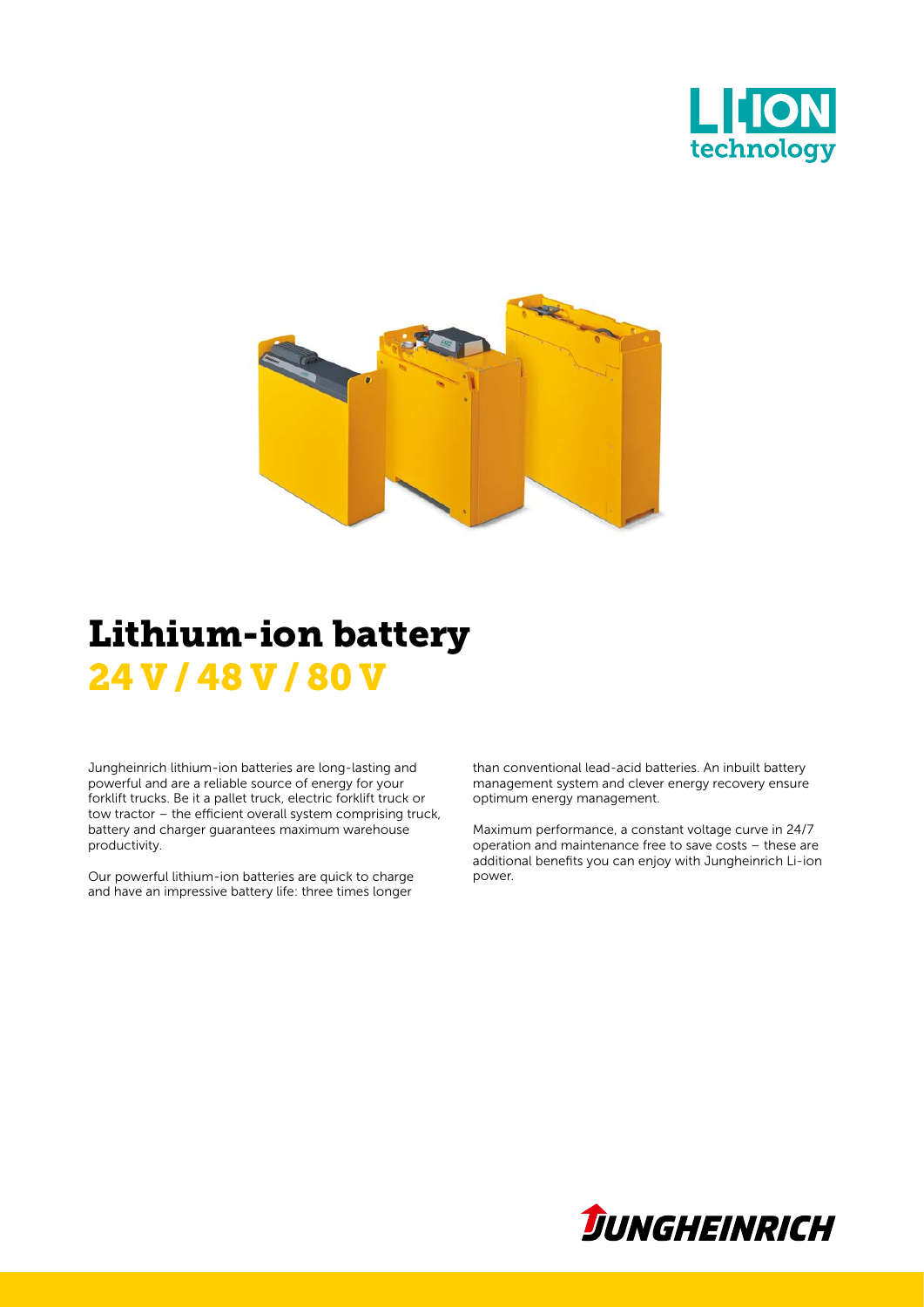## Lithium-ion battery, 24 V

|                   | 24 V                                                                                                 | Case            | S                                              | M                                                                                                  | LS                                                                 | <b>LSF</b>                             | LB.                                                                           | LBV                                                      | SBE                                                                                                                         | IM1                   |
|-------------------|------------------------------------------------------------------------------------------------------|-----------------|------------------------------------------------|----------------------------------------------------------------------------------------------------|--------------------------------------------------------------------|----------------------------------------|-------------------------------------------------------------------------------|----------------------------------------------------------|-----------------------------------------------------------------------------------------------------------------------------|-----------------------|
|                   | Nominal capacity                                                                                     | 40 Ah           |                                                | 110 Ah                                                                                             |                                                                    |                                        | 260 Ah/390 Ah                                                                 |                                                          |                                                                                                                             | 130/260 Ah            |
|                   | Nominal energy<br>content                                                                            |                 | 2816 Wh                                        |                                                                                                    |                                                                    |                                        | 6656 Wh/9984 Wh                                                               |                                                          |                                                                                                                             | 3328 or 6656          |
|                   | Nominal voltage of<br>battery                                                                        |                 |                                                |                                                                                                    |                                                                    |                                        | 25.6 V                                                                        |                                                          |                                                                                                                             |                       |
|                   | Nominal voltage of<br>truck                                                                          |                 |                                                |                                                                                                    |                                                                    |                                        | 24 V                                                                          |                                                          |                                                                                                                             |                       |
|                   | Cell chemistry                                                                                       |                 |                                                |                                                                                                    |                                                                    |                                        | Lithium iron phosphate LFP                                                    |                                                          |                                                                                                                             |                       |
| $\ddot{a}$        | Operating tempera-<br>ture during operation                                                          |                 |                                                |                                                                                                    |                                                                    |                                        | −20 °C to 55 °C                                                               |                                                          |                                                                                                                             |                       |
| ڡ                 | Operating tempera-<br>ture for charging                                                              |                 |                                                |                                                                                                    |                                                                    |                                        | -20 °C* to 55 °C                                                              |                                                          |                                                                                                                             |                       |
|                   | Energy efficiency in<br>accordance with                                                              |                 | 110 Ah: 93%<br>260 Ah: 90%                     |                                                                                                    |                                                                    |                                        |                                                                               |                                                          |                                                                                                                             |                       |
|                   | DIN EN 16796-1:2017:<br>Protection rating/                                                           |                 |                                                |                                                                                                    |                                                                    |                                        |                                                                               |                                                          |                                                                                                                             |                       |
|                   | impact<br>Weight incl. additional                                                                    |                 |                                                |                                                                                                    |                                                                    |                                        | IP54/same as truck control system                                             |                                                          |                                                                                                                             |                       |
|                   | weight                                                                                               |                 | 139 kg<br>660 x 145                            | 210 kg<br>624 x 207                                                                                | 370 kg<br>800 x 213                                                | 295 kg<br>792 x 212                    | 288 kg<br>624 x 284                                                           | 288 kg<br>624 x 284                                      | 288 kg<br>624 x 284                                                                                                         | 76/98 kg<br>775 x 214 |
|                   | Dimensions in mm                                                                                     |                 | x 590                                          | x 627                                                                                              | x 875                                                              | x 635                                  | x 683                                                                         | x 627                                                    | x 627                                                                                                                       | x 341                 |
|                   | Charge status<br>indicator                                                                           |                 |                                                |                                                                                                    |                                                                    |                                        | On truck display and, when charging, on the charger                           |                                                          |                                                                                                                             |                       |
| פ<br>Chargi       | Charging time for<br>100% nominal<br>capacity with external<br>SLH 300i charger<br>(24 V/300 A)      | 80 min**        | 80 min***                                      |                                                                                                    |                                                                    | 75/80 min                              |                                                                               |                                                          |                                                                                                                             | 68 min                |
|                   | Boost charging time<br>for 50% nominal<br>capacity with external<br>SLH 300i charger<br>(24 V/300 A) | 30 min**        |                                                | 30 min***                                                                                          |                                                                    |                                        | 30/35 min                                                                     |                                                          |                                                                                                                             | 30 min                |
|                   | Pallet trucks                                                                                        | EJE 112i/114i   | EJE 114<br>EJE 116-120<br>EJE C20              | EJE 116-120<br>EJE 222-235<br>EJE<br>220r/225r                                                     | ESE 220/320                                                        |                                        |                                                                               | EJE 116-120<br>EJE 222/225<br>ERE 120/125<br>ERE 225/230 | EJE 116-120<br>EJE 222/225<br>ERE 120/125<br><b>ERE 225</b><br><b>ESE 120</b>                                               |                       |
| ċ<br>Forklift tru | Stacker trucks                                                                                       | <b>EMD 115i</b> | EJC<br>110/112(z)<br><b>EMD 118</b><br>EJD 118 | <b>EJC 112z</b><br>EJC $212(z)$ -<br>216(z)<br><b>EJC 230</b><br>EJG 106-112<br>EJD 118<br>EJD 220 | ESC<br>214(z)/216(z)<br>ESC 316(z)<br><b>ESD 220</b>               | EJC<br>212z-220z<br>ERC<br>$212z-220z$ | EJC 212-220<br><b>ERE 230</b><br>EJC B14/B16<br>ERC 212-220<br><b>ERD 220</b> |                                                          | EJC 212-220 ERC 216zi<br><b>ESE 120</b><br><b>EJC B14/B16</b><br>ERC 212-220<br><b>ERD 220</b><br>ESD 120<br><b>ESD 220</b> |                       |
|                   | Order pickers &<br>tow tractors                                                                      |                 |                                                | EZS 130                                                                                            | ECE 220-225<br>ECE 310-320<br><b>ECD 320</b><br>EZS C40<br>EZS 350 |                                        |                                                                               |                                                          |                                                                                                                             |                       |
|                   | Reach & front-<br>stacking trucks                                                                    |                 |                                                |                                                                                                    |                                                                    |                                        |                                                                               |                                                          |                                                                                                                             |                       |
|                   | System trucks                                                                                        |                 |                                                |                                                                                                    |                                                                    |                                        | EKS 110                                                                       |                                                          | <b>EKS 110</b>                                                                                                              |                       |
|                   | Special-build forklift<br>trucks                                                                     |                 |                                                |                                                                                                    |                                                                    |                                        |                                                                               |                                                          |                                                                                                                             |                       |

\* Different temperatures may affect battery performance (in relation to battery temperatures)

\*\* Charger type: SLH 040i

\*\*\* Charger type: 24 / 50 SLH 300i (24 V / 300 A)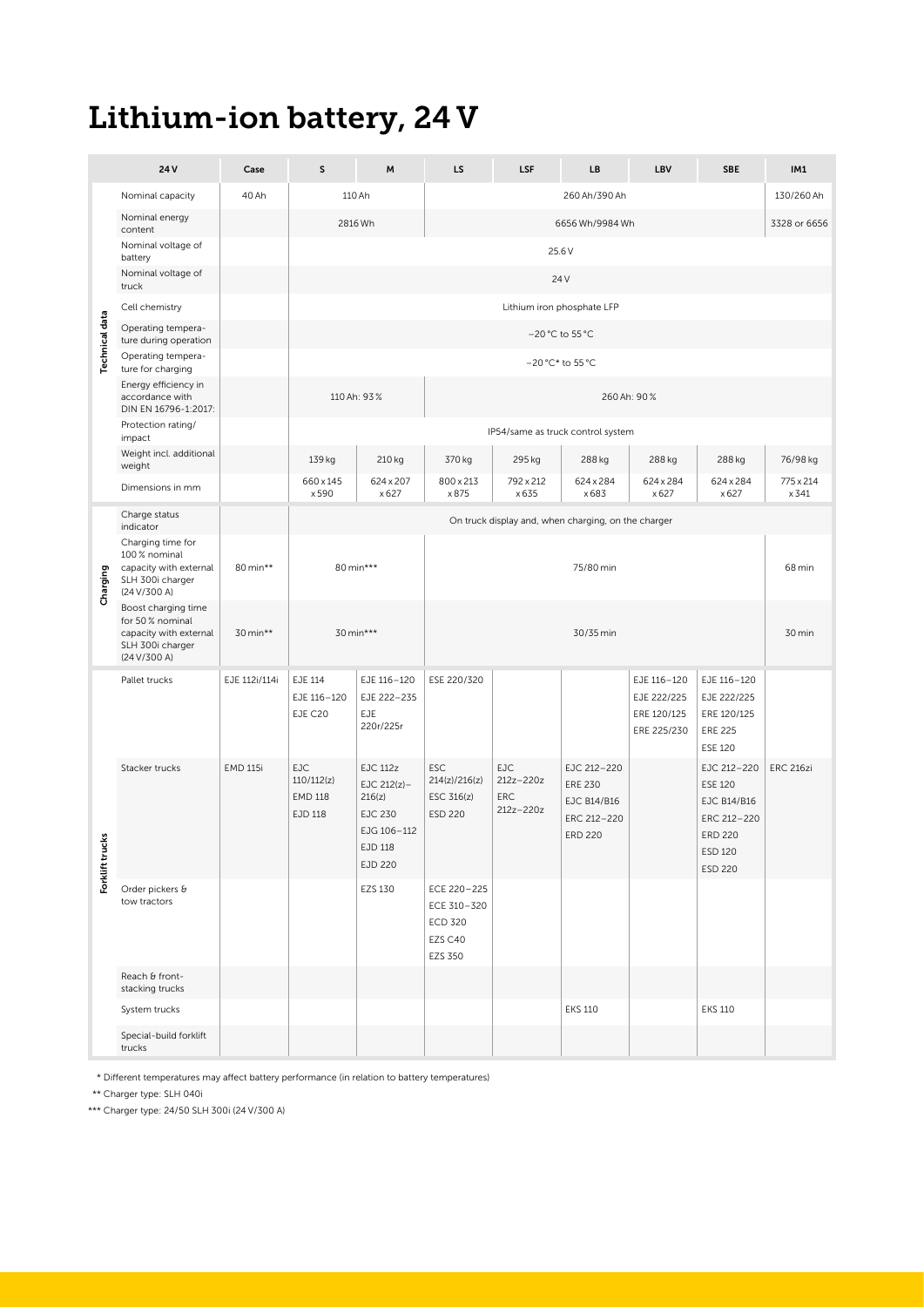# Lithium-ion battery, 24 V

| 260 Ah<br>572 Ah<br>572 Ah<br>416 Ah<br>624 Ah<br>208 Ah<br>260 Ah<br>572 Ah<br>Nominal capacity<br>Nominal energy<br>5387Wh<br>6734 Wh<br>6734 Wh<br>10,774 Wh<br>16,161 Wh<br>14,815 Wh<br>14,815 Wh<br>14,815 Wh<br>content<br>Nominal voltage of<br>25.9 V<br>battery<br>Nominal voltage of<br>24 V<br>truck<br>Lithium Nickel Manganese Cobalt Oxide NMC<br>Cell chemistry<br>쿙<br>Operating tempera-<br>-20 °C to 50 °C<br>ture during operation<br>Operating tempera-<br>$-20\,^{\circ}\text{C}^{\star}$ to 55 $^{\circ}\text{C}$<br>ture for charging<br>டீ<br>Energy efficiency in<br>n/a<br>accordance with<br>DIN EN 16796-1:2017:<br>Protection rating/<br>IP54/same as truck control system<br>impact<br>Weight incl. additional<br>204 kg<br>464 kg<br>570 kg<br>650 kg<br>930 kg<br>250 kg<br>630 kg<br>750 kg<br>weight<br>1208 x 258<br>624 x 212 x 628<br>$1010 \times 211 \times 535$ 830 x 435 x 627 830 x 489 x 627 832 x 328 x 784 832 x 382 x 784 832 x 490 x 784<br>Dimensions in mm<br>x 535<br>Charge status<br>On truck display and, when charging, on the charger<br>indicator<br>Charging time for<br>100 % nominal<br>60 min<br>60 min<br>60 min<br>$115$ min<br>$115 \text{ min}$<br>84 min<br>$115$ min<br>125 min<br>$\frac{1}{2}$ capacity with external<br>$\frac{1}{2}$ SLH 300i charger<br>(24 V/300 A)<br>Ō<br>Boost charging time<br>for 50% nominal<br>capacity with external<br>30 min<br>30 min<br>58 min<br>58 min<br>42 min<br>58 min<br>63 min<br>30 min<br>SLH 300i charger<br>(24 V/300 A)<br>ERE 120/125<br>Pallet trucks<br>ERE 225(dP)<br>ERC 2/2z/2b<br>Stacker trucks<br>EJC 2/2z/2b<br><b>ERD 120</b><br>ERD 220(dP)<br>뽆<br>æ<br>Forklift<br>EKS 408/412<br>Order pickers &<br>tow tractors<br>Reach & front-<br><b>EFG 115</b><br><b>EFG 113</b><br>stacking trucks<br>EKS 308/310<br><b>EKS 210</b><br>System trucks<br>Special-build forklift<br><b>ERV 308</b><br><b>ERM 312d</b> | 24 V | <b>TM</b> | <b>TSL</b> | <b>TSM</b> | <b>TXL</b> | <b>TXXL</b> | <b>TSH</b> | <b>TMH</b> | <b>TLH</b> |  |
|---------------------------------------------------------------------------------------------------------------------------------------------------------------------------------------------------------------------------------------------------------------------------------------------------------------------------------------------------------------------------------------------------------------------------------------------------------------------------------------------------------------------------------------------------------------------------------------------------------------------------------------------------------------------------------------------------------------------------------------------------------------------------------------------------------------------------------------------------------------------------------------------------------------------------------------------------------------------------------------------------------------------------------------------------------------------------------------------------------------------------------------------------------------------------------------------------------------------------------------------------------------------------------------------------------------------------------------------------------------------------------------------------------------------------------------------------------------------------------------------------------------------------------------------------------------------------------------------------------------------------------------------------------------------------------------------------------------------------------------------------------------------------------------------------------------------------------------------------------------------------------------------------------------------------------------------|------|-----------|------------|------------|------------|-------------|------------|------------|------------|--|
|                                                                                                                                                                                                                                                                                                                                                                                                                                                                                                                                                                                                                                                                                                                                                                                                                                                                                                                                                                                                                                                                                                                                                                                                                                                                                                                                                                                                                                                                                                                                                                                                                                                                                                                                                                                                                                                                                                                                             |      |           |            |            |            |             |            |            |            |  |
|                                                                                                                                                                                                                                                                                                                                                                                                                                                                                                                                                                                                                                                                                                                                                                                                                                                                                                                                                                                                                                                                                                                                                                                                                                                                                                                                                                                                                                                                                                                                                                                                                                                                                                                                                                                                                                                                                                                                             |      |           |            |            |            |             |            |            |            |  |
|                                                                                                                                                                                                                                                                                                                                                                                                                                                                                                                                                                                                                                                                                                                                                                                                                                                                                                                                                                                                                                                                                                                                                                                                                                                                                                                                                                                                                                                                                                                                                                                                                                                                                                                                                                                                                                                                                                                                             |      |           |            |            |            |             |            |            |            |  |
|                                                                                                                                                                                                                                                                                                                                                                                                                                                                                                                                                                                                                                                                                                                                                                                                                                                                                                                                                                                                                                                                                                                                                                                                                                                                                                                                                                                                                                                                                                                                                                                                                                                                                                                                                                                                                                                                                                                                             |      |           |            |            |            |             |            |            |            |  |
|                                                                                                                                                                                                                                                                                                                                                                                                                                                                                                                                                                                                                                                                                                                                                                                                                                                                                                                                                                                                                                                                                                                                                                                                                                                                                                                                                                                                                                                                                                                                                                                                                                                                                                                                                                                                                                                                                                                                             |      |           |            |            |            |             |            |            |            |  |
|                                                                                                                                                                                                                                                                                                                                                                                                                                                                                                                                                                                                                                                                                                                                                                                                                                                                                                                                                                                                                                                                                                                                                                                                                                                                                                                                                                                                                                                                                                                                                                                                                                                                                                                                                                                                                                                                                                                                             |      |           |            |            |            |             |            |            |            |  |
|                                                                                                                                                                                                                                                                                                                                                                                                                                                                                                                                                                                                                                                                                                                                                                                                                                                                                                                                                                                                                                                                                                                                                                                                                                                                                                                                                                                                                                                                                                                                                                                                                                                                                                                                                                                                                                                                                                                                             |      |           |            |            |            |             |            |            |            |  |
|                                                                                                                                                                                                                                                                                                                                                                                                                                                                                                                                                                                                                                                                                                                                                                                                                                                                                                                                                                                                                                                                                                                                                                                                                                                                                                                                                                                                                                                                                                                                                                                                                                                                                                                                                                                                                                                                                                                                             |      |           |            |            |            |             |            |            |            |  |
|                                                                                                                                                                                                                                                                                                                                                                                                                                                                                                                                                                                                                                                                                                                                                                                                                                                                                                                                                                                                                                                                                                                                                                                                                                                                                                                                                                                                                                                                                                                                                                                                                                                                                                                                                                                                                                                                                                                                             |      |           |            |            |            |             |            |            |            |  |
|                                                                                                                                                                                                                                                                                                                                                                                                                                                                                                                                                                                                                                                                                                                                                                                                                                                                                                                                                                                                                                                                                                                                                                                                                                                                                                                                                                                                                                                                                                                                                                                                                                                                                                                                                                                                                                                                                                                                             |      |           |            |            |            |             |            |            |            |  |
|                                                                                                                                                                                                                                                                                                                                                                                                                                                                                                                                                                                                                                                                                                                                                                                                                                                                                                                                                                                                                                                                                                                                                                                                                                                                                                                                                                                                                                                                                                                                                                                                                                                                                                                                                                                                                                                                                                                                             |      |           |            |            |            |             |            |            |            |  |
|                                                                                                                                                                                                                                                                                                                                                                                                                                                                                                                                                                                                                                                                                                                                                                                                                                                                                                                                                                                                                                                                                                                                                                                                                                                                                                                                                                                                                                                                                                                                                                                                                                                                                                                                                                                                                                                                                                                                             |      |           |            |            |            |             |            |            |            |  |
|                                                                                                                                                                                                                                                                                                                                                                                                                                                                                                                                                                                                                                                                                                                                                                                                                                                                                                                                                                                                                                                                                                                                                                                                                                                                                                                                                                                                                                                                                                                                                                                                                                                                                                                                                                                                                                                                                                                                             |      |           |            |            |            |             |            |            |            |  |
|                                                                                                                                                                                                                                                                                                                                                                                                                                                                                                                                                                                                                                                                                                                                                                                                                                                                                                                                                                                                                                                                                                                                                                                                                                                                                                                                                                                                                                                                                                                                                                                                                                                                                                                                                                                                                                                                                                                                             |      |           |            |            |            |             |            |            |            |  |
|                                                                                                                                                                                                                                                                                                                                                                                                                                                                                                                                                                                                                                                                                                                                                                                                                                                                                                                                                                                                                                                                                                                                                                                                                                                                                                                                                                                                                                                                                                                                                                                                                                                                                                                                                                                                                                                                                                                                             |      |           |            |            |            |             |            |            |            |  |
|                                                                                                                                                                                                                                                                                                                                                                                                                                                                                                                                                                                                                                                                                                                                                                                                                                                                                                                                                                                                                                                                                                                                                                                                                                                                                                                                                                                                                                                                                                                                                                                                                                                                                                                                                                                                                                                                                                                                             |      |           |            |            |            |             |            |            |            |  |
|                                                                                                                                                                                                                                                                                                                                                                                                                                                                                                                                                                                                                                                                                                                                                                                                                                                                                                                                                                                                                                                                                                                                                                                                                                                                                                                                                                                                                                                                                                                                                                                                                                                                                                                                                                                                                                                                                                                                             |      |           |            |            |            |             |            |            |            |  |
|                                                                                                                                                                                                                                                                                                                                                                                                                                                                                                                                                                                                                                                                                                                                                                                                                                                                                                                                                                                                                                                                                                                                                                                                                                                                                                                                                                                                                                                                                                                                                                                                                                                                                                                                                                                                                                                                                                                                             |      |           |            |            |            |             |            |            |            |  |
|                                                                                                                                                                                                                                                                                                                                                                                                                                                                                                                                                                                                                                                                                                                                                                                                                                                                                                                                                                                                                                                                                                                                                                                                                                                                                                                                                                                                                                                                                                                                                                                                                                                                                                                                                                                                                                                                                                                                             |      |           |            |            |            |             |            |            |            |  |
| trucks                                                                                                                                                                                                                                                                                                                                                                                                                                                                                                                                                                                                                                                                                                                                                                                                                                                                                                                                                                                                                                                                                                                                                                                                                                                                                                                                                                                                                                                                                                                                                                                                                                                                                                                                                                                                                                                                                                                                      |      |           |            |            |            |             |            |            |            |  |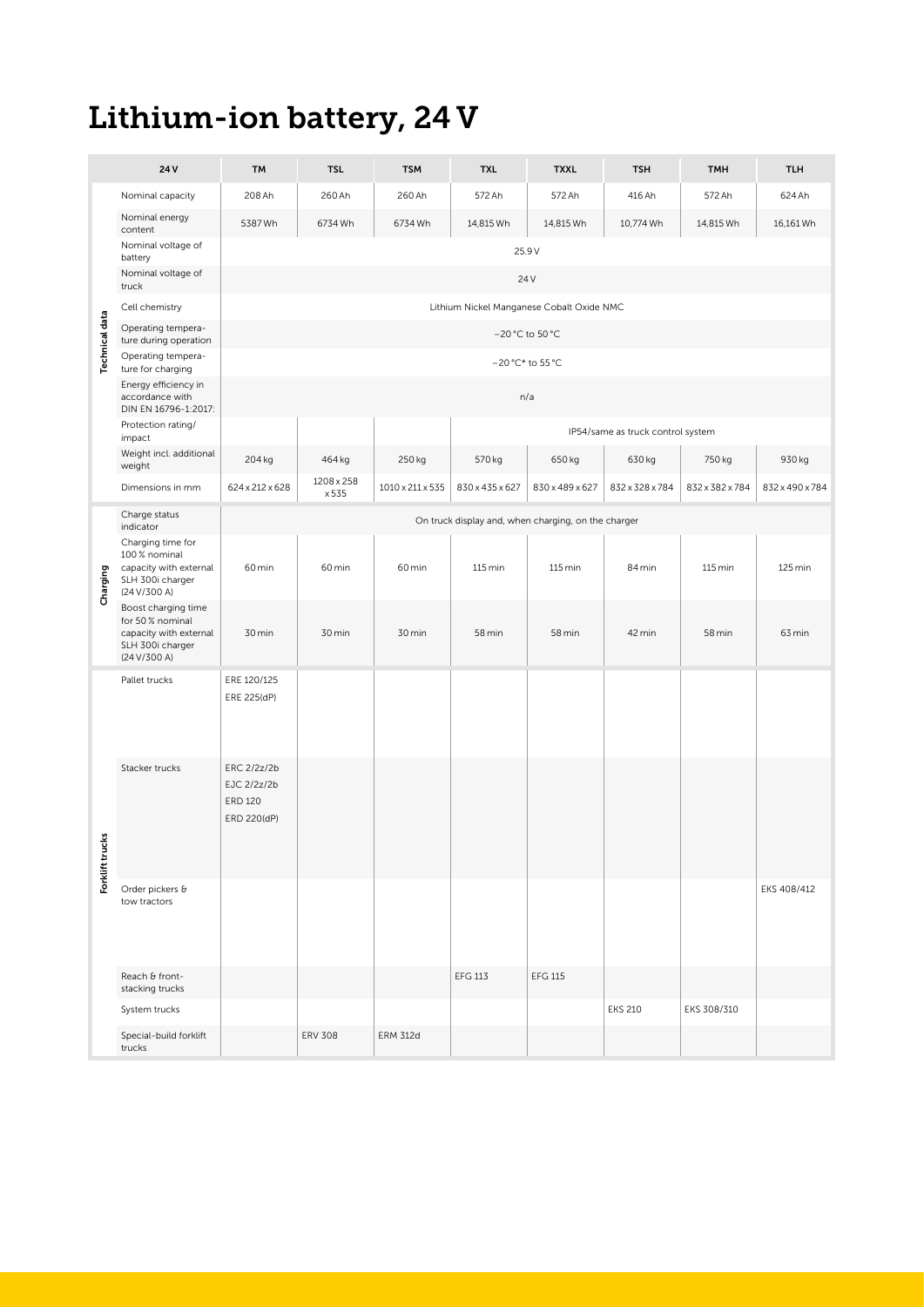## Lithium-ion battery, 48 V

|     | 48 V                                                            | IM                   | <b>MH</b>                         | LH                                | XS          | s.                                                                                      | SB             | MB                                          | LB            |  |
|-----|-----------------------------------------------------------------|----------------------|-----------------------------------|-----------------------------------|-------------|-----------------------------------------------------------------------------------------|----------------|---------------------------------------------|---------------|--|
|     | Nominal capacity<br>in Ah                                       | 260/390              | 390/520                           | 390/520                           | 260         | 390/520                                                                                 | 390/520        | 390/520                                     | 390/520       |  |
|     | Nominal energy<br>content in Wh                                 | 13,312/19,968        | 19,968/26,624                     | 19,968/26,624                     | 13,312      | 19,968/26,624                                                                           | 19,968/26,624  | 19968/26624                                 | 19,968/26,624 |  |
|     | Nominal voltage of                                              |                      |                                   |                                   |             | 51.2 V                                                                                  |                |                                             |               |  |
|     | battery<br>Nominal voltage of                                   |                      |                                   |                                   |             | 48 V                                                                                    |                |                                             |               |  |
|     | truck                                                           |                      |                                   |                                   |             |                                                                                         |                |                                             |               |  |
|     | Cell chemistry                                                  |                      |                                   |                                   |             | Lithium iron phosphate LFP                                                              |                |                                             |               |  |
|     | Operating tempera-<br>ture during operation                     | $-20$ °C to 55 °C    |                                   |                                   |             |                                                                                         |                |                                             |               |  |
|     | Operating tempera-<br>ture for charging                         |                      |                                   |                                   |             | -20 °C* to 55 °C                                                                        |                |                                             |               |  |
|     | Energy efficiency in<br>accordance with<br>DIN EN 16796-1:2017: | 91%                  | 91%/93%                           | 91%/93%                           | 92%         | 91%/93%                                                                                 | 91%/93%        | 91%/93%                                     | 91%/93%       |  |
|     | Protection rating/<br>impact                                    |                      |                                   |                                   |             | IP54/same as truck control system                                                       |                |                                             |               |  |
|     | Weight incl. additional                                         | 400/460 kg           | 1005 kg                           | 1,210 kg                          | 195 kg      | 375 kg                                                                                  | 708 kg         | 856 kg                                      | 1013 kg       |  |
|     | weight<br>Dimensions in mm                                      | 1136 x 476           | 1,220 x 352                       | $1,220 \times 424$                |             | $817 \times 414 \times 312$   $817 \times 414 \times 618$   $830 \times 522 \times 627$ |                | $830 \times 630 \times 627$ 830 x 738 x 627 |               |  |
|     | Charge status                                                   | x720<br>x784<br>x784 |                                   |                                   |             |                                                                                         |                |                                             |               |  |
|     | indicator                                                       |                      |                                   |                                   |             | On truck display and, when charging, on the charger                                     |                |                                             |               |  |
|     | Charging time for<br>100 % nominal                              |                      |                                   |                                   |             |                                                                                         |                |                                             |               |  |
|     | capacity with external<br>SLH 300i charger<br>(48 V/300 A)      | 70/80 min            | 80/90 min                         | 80/90 min                         | 70 min      | 80/90 min                                                                               | 80/90 min      | 80/90 min                                   | 80/90 min     |  |
| ( ) | Boost charging with<br>external SLH 300i                        |                      |                                   |                                   |             |                                                                                         |                |                                             |               |  |
|     | charger (48 V/300 A)<br>(50 % of nominal                        | 30/35 min            | 35/45 min                         | 35/45 min                         | 30 min      | 35/45 min                                                                               | 35/45 min      | 35/45 min                                   | 35/45 min     |  |
|     | capacity)                                                       |                      |                                   |                                   |             |                                                                                         |                |                                             |               |  |
|     | Order pickers &<br>tow tractors                                 |                      |                                   |                                   | EZS 570-590 |                                                                                         |                | EZS 570-590<br>XL                           |               |  |
|     | Reach & front-                                                  | ETV 216i             | ETV 214/216                       | ETV 214/216                       |             |                                                                                         | EFG 213/215    | EFG 216k/218k                               | EFG 216-220   |  |
|     | stacking trucks                                                 |                      | ETV 318-325<br><b>ETV Q20/Q25</b> | ETV 318-325<br><b>ETV Q20/Q25</b> |             |                                                                                         |                | EFG 316-320                                 | EFG 316-320   |  |
|     |                                                                 |                      | <b>ETV C16/C20</b>                | <b>ETV C16/C20</b>                |             |                                                                                         |                |                                             |               |  |
|     | System trucks                                                   |                      |                                   |                                   |             | <b>EKX 410</b>                                                                          | <b>EKS 312</b> |                                             |               |  |
|     |                                                                 |                      |                                   |                                   |             | <b>EKX 412</b><br>EKS 210/215a                                                          | EFX 410/413    |                                             |               |  |

\* Different temperatures may affect battery performance (in relation to battery temperatures)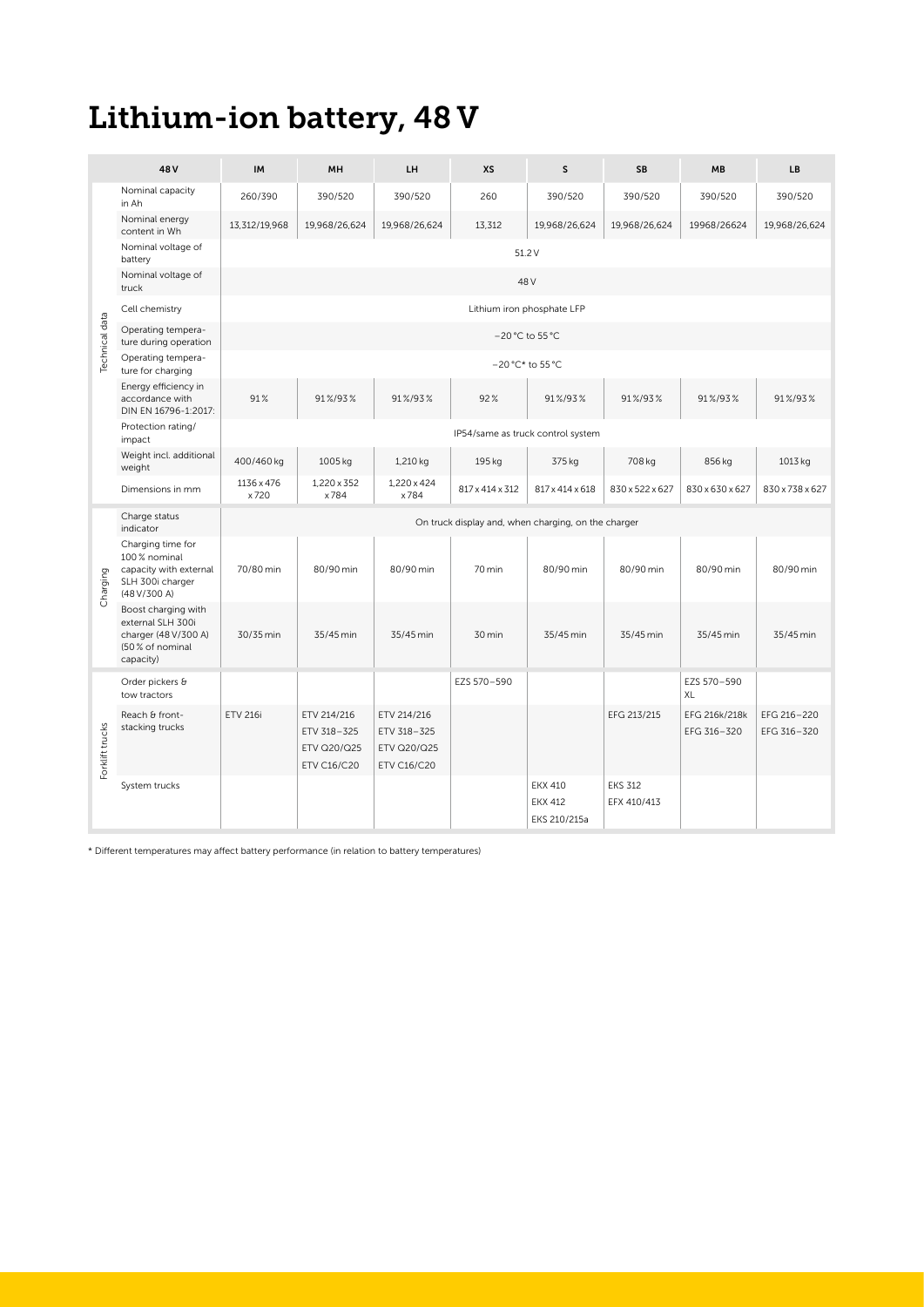# Lithium-ion battery, 48 V

|             | 48 V                                                                                               | <b>TXS</b>       | <b>TXS</b>  | <b>TM</b>                                           | <b>TM</b>                         | <b>TXL</b>       | <b>TXL</b>           |  |
|-------------|----------------------------------------------------------------------------------------------------|------------------|-------------|-----------------------------------------------------|-----------------------------------|------------------|----------------------|--|
|             | Nominal capacity<br>in Ah                                                                          | 156              | 260         | 364                                                 | 416                               | 364              | 520                  |  |
|             | Nominal energy<br>content in Wh                                                                    | 8081             | 13,468      | 18,855                                              | 21,549                            | 18,885           | 26,936               |  |
|             | Nominal voltage of<br>battery                                                                      |                  |             |                                                     | 51.2 V                            |                  |                      |  |
|             | Nominal voltage of<br>truck                                                                        |                  |             |                                                     | 48 V                              |                  |                      |  |
|             | Cell chemistry                                                                                     |                  |             | Lithium Nickel Manganese Cobalt Oxide NMC           |                                   |                  |                      |  |
| data        | Operating tempera-<br>ture during operation                                                        |                  |             |                                                     | -20 °C to 50 °C                   |                  |                      |  |
| டீ          | Operating tempera-<br>ture for charging                                                            | –20 °C* to 55 °C |             |                                                     |                                   |                  |                      |  |
|             | Energy efficiency in<br>accordance with<br>DIN EN 16796-1:2017:                                    | n/a              | n/a         | n/a                                                 | n/a                               | n/a              | n/a                  |  |
|             | Protection rating/<br>impact                                                                       |                  |             |                                                     | IP54/same as truck control system |                  |                      |  |
|             | Weight incl. additional<br>weight                                                                  | 528 kg           |             | 890 kg                                              |                                   | 2,141 kg         |                      |  |
|             | Dimensions in mm                                                                                   | 1035 x 263 x 784 |             | 1035 x 443 x 784                                    |                                   | 1223 x 499 x 784 |                      |  |
|             | Charge status<br>indicator                                                                         |                  |             | On truck display and, when charging, on the charger |                                   |                  |                      |  |
| ig<br>cha   | Charging time for<br>100 % nominal<br>o capacity with external<br>SLH 300i charger<br>(48 V/300 A) | 60 min           | 60 min      | 73 min                                              | 84 min                            | 73 min           | $104 \,\mathrm{min}$ |  |
|             | Boost charging with<br>external SLH 300i<br>charger (48 V/300 A)<br>(50 % of nominal<br>capacity)  | 30 min           | 30 min      | 37 min                                              | 42 min                            | 37 min           | 52 min               |  |
|             | Order pickers &<br>tow tractors                                                                    |                  |             |                                                     |                                   |                  |                      |  |
| ¥<br>rklift | Reach & front-<br>stacking trucks                                                                  | ETV 110/112      | ETV 110/112 | ETM 214/216                                         | ETM 214/216                       | ETV 318-325      | ETV 318-325          |  |
|             | System trucks                                                                                      |                  |             |                                                     |                                   |                  |                      |  |